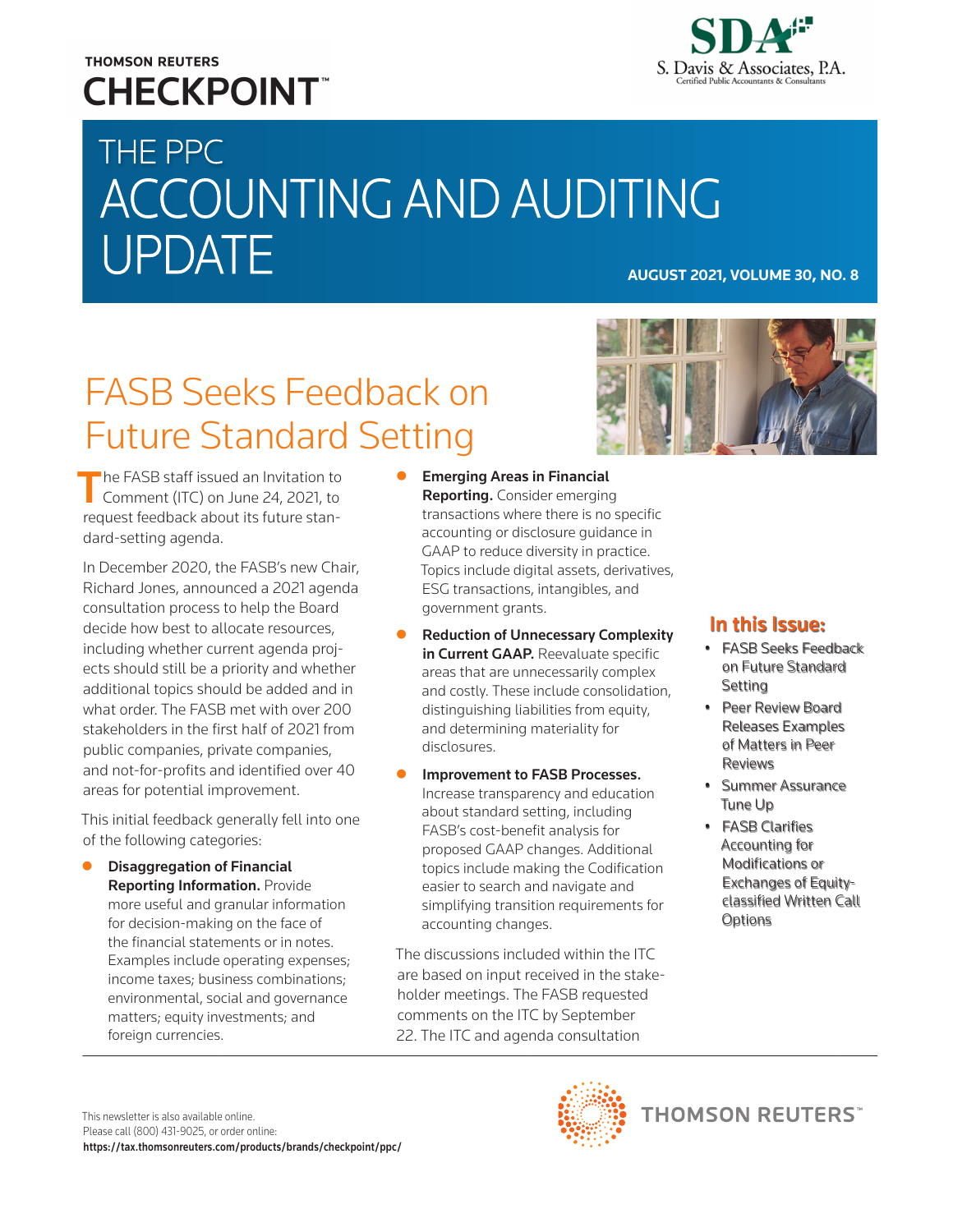process are in addition to the FASB's existing agenda request process, where stakeholders can submit agenda requests for consideration.

#### Practical Consideration:

The ITC is available on the FASB's website at [www.fasb.org/jsp/FASB/Document\\_C/Docum](https://www.fasb.org/jsp/FASB/Document_C/DocumentPage?cid=1176176828145&acceptedDisclaimer=true) [entPage?cid=1176176828145&acceptedDisclai](https://www.fasb.org/jsp/FASB/Document_C/DocumentPage?cid=1176176828145&acceptedDisclaimer=true) [mer=true](https://www.fasb.org/jsp/FASB/Document_C/DocumentPage?cid=1176176828145&acceptedDisclaimer=true) .

• • •

## Peer Review Board Releases Examples of Matters in Peer Reviews

The AICPA Peer Review Board issued *Examples of Matters in Peer Reviews, Engagements with Year-Ends between 1/1/2019 and 4/1/2020* early this year. The examples come from matters for further consideration (MFCs) prepared during peer reviews and are intended to help firms improve quality.

The examples are in two categories—

- 1. Professional standards, which includes FASB and AICPA standards (audit, accounting and review, attest, code of professional conduct, and quality control).
- 2. Practice areas (PCAOB, not-for-profit, banking, brokerdealers, governmental, ERISA, and SOC reports).

Following are highlights of some of the matters noted.

### Professional Standards

Clarified Auditing Standards. Failures to—

- Document planning procedures.
- Support and document assessed level of risk.
- Address fraud.
- Include sufficient audit documentation.
- Follow established quality control policies and procedures.
- Obtain management representation letters.
- Communicate with those charged with governance.

#### Compilations. Failures to—

- Prepare reports conforming to current professional standards.
- $\bullet$  Obtain engagement letters containing all required elements.

Reviews. Failures to—

- Prepare reports conforming to current professional standards.
- Obtain engagement letters and management representation letters containing all required elements.
- Document analytical procedure expectations or the comparison of recorded amounts to expectations.

#### Code of Professional Conduct. Failures to—

- Establish and document understanding with clients regarding nonattest services provided.
- Address management's responsibilities for overseeing and evaluating results of services performed.

#### Statements on Quality Control. Failures in—

- $\bullet$  Firm leadership responsibilities for quality, including documentation of EQCR and monitoring.
- $\bullet$  Firm resources and training in quality control policies and standards.
- Engagement performance, including proper use of practice aids and performing EQCR.

#### FASB Codification. Failures to-

- Disclose omissions in areas such as goodwill, operating leases, inventory, capital stock, fair value, pensions, income taxes, and subsequent events.
- Properly present cash flow statements.
- Correctly implement FASB ASC 606.

### Practice Areas

PCAOB. Failures to—

Properly document independence, sampling, and risk assessment.

#### Not-for-profit. Failures in—

- Knowledge of current standards and training.
- Documenting independence considerations and SKE assessments for nonattest services.
- Documenting walk through procedures and risk assessments.
- Including all required elements in engagement letters and management representation letters.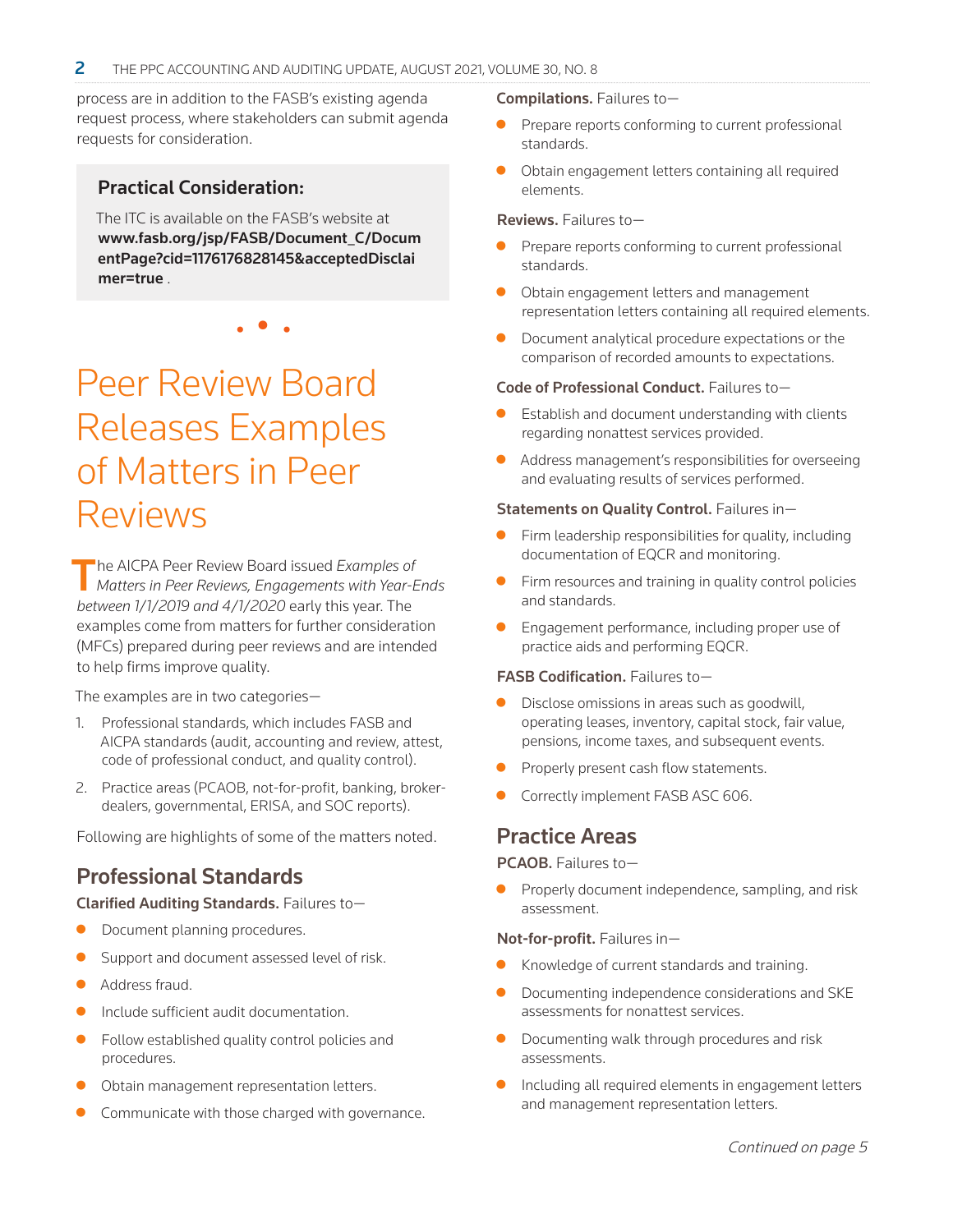## The PPC Technology Update by Roman H. Kepczyk, CPA.CITP, CGMA

## Summer Assurance Tune Up

Then grinding through busy times, it's easy to fall back into comfortable work patterns to "just get the work out the door," as opposed to adopting and working through transformative changes that will make your practice more effective in the long run. Summertime is an ideal time for stepping back, re-evaluating and re-invigorating your processes beyond the application implementation and training that most firms focus on. Below we target nine areas to tune up your practice by bringing them to front of mind and discussing them with your team today!

- Remote Focus. One of the continuing remnants of COVID-19 will be the acceptance of remote audit work. Stay-at-home orders forced nonessential businesses to have employees work from home. This remote work environment pointed out that an entire engagement team doesn't need to be at the client's site every day in order to complete work successfully. Only those individuals who are performing tasks better performed in person, such as physical inventories, need to be scheduled on site. Microsoft Teams/Zoom calls should be set up daily, weekly, or biweekly, as appropriate, and at key points during the engagement with appropriate team members to monitor progress and discuss issues.
- Hybrid Collaboration. Audit progress often suffers when key people aren't available to respond to or approve information. Prescheduling Microsoft Teams/ Zoom meetings as part of the planning process helps eliminate time conflicts and allows onsite and remote personnel to work collaboratively. All members should be fluent in sharing screens, real-time editing, and inviting clients and other firm members to participate on the fly.
- Formalize Planning. "If you don't have time to do it right the first time, when will you have time?" Unfortunately, this is reality for many assurance practices during busy times and one of the reasons that audits have inefficiencies. A lack of comprehensive planning involving all team members and the client leads to falling back to "same as last year" thinking, usually resulting in over-auditing in noncritical areas. Formalize the audit planning process to ensure all



team members are present (physically or virtually), understand the scope and risks inherent in the engagement, and their roles in getting the work done. Start each engagement by targeting the most difficult/ complex items first (to ensure thorough coverage) and leave the easier, more transactional items for later. Formally, do some of the planning of similar engagements concurrently to leverage firm expertise and expand auditor knowledge within targeted niches.

- **Schedule Down Days.** Too often firms schedule engagements back-to-back only to find one setback cascades into an ongoing string of impacted engagements, late nights, and long weekends spent trying to recover. Proactively scheduling down days strategically interspersed between engagements allows for proper wrap ups and preparation for future engagements as well as reduces auditor burnout.
- **Client Responsibilities.** Clients not being prepared is one of the most cited reasons for audit schedules falling behind. Client meetings should discuss the agreed-upon listing of files to be provided by the client, including backups of entire accounting databases to be used for data extraction and analysis. There should also be agreement on the method of delivery (portal), and the specific date the firm must have possession to begin the engagement (i.e. one week before commencement). Firms should utilize a workflow tool or portal with workflow capabilities to apprise the auditors and client of their status in meeting deadlines, as well as using automated reminders to keep the client on track.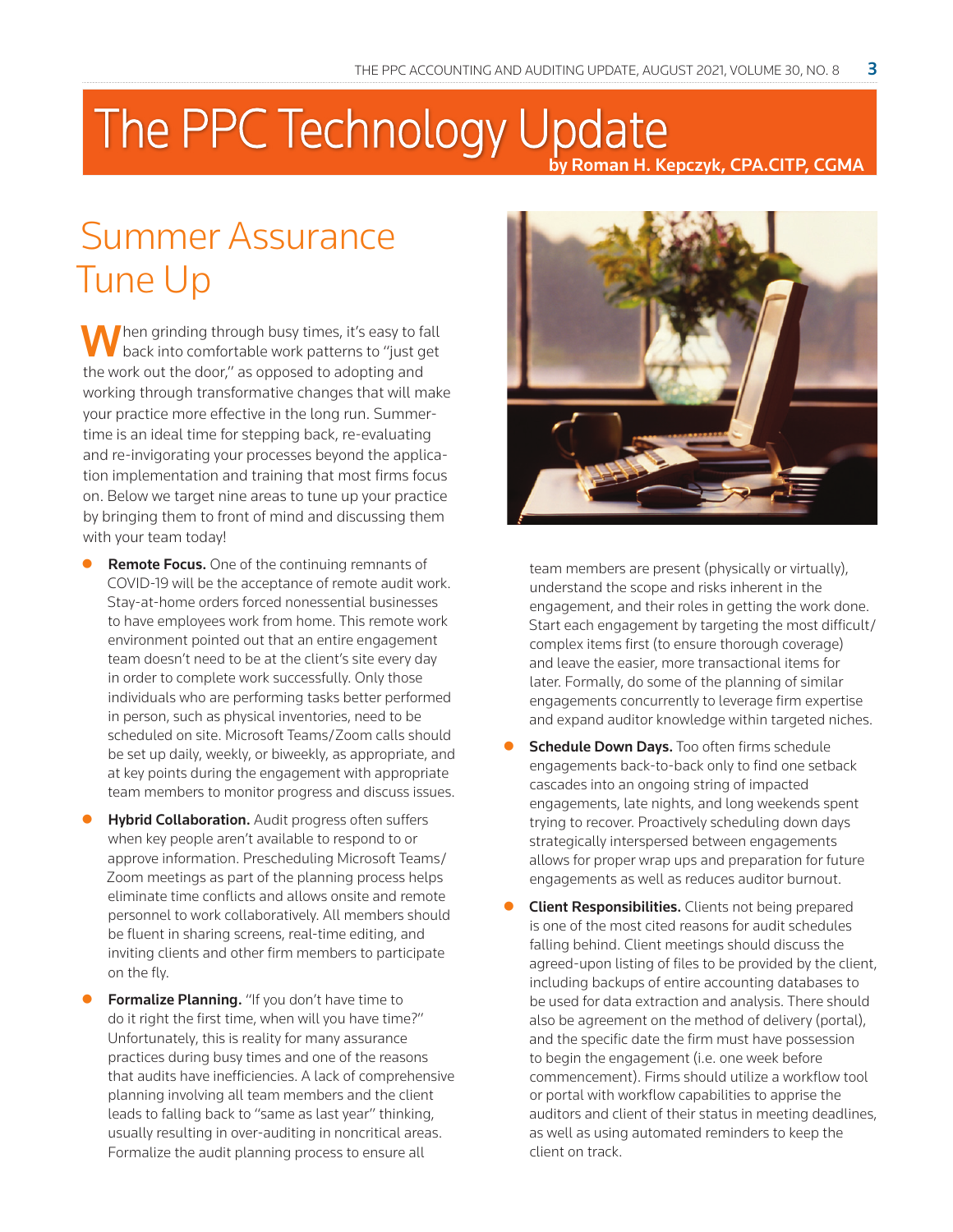- Client Consequences. Are clients really aware of the consequences when they aren't ready? Audit team members should participate in client planning calls to not only introduce themselves to the client, but to also to ensure the client is aware of the consequences if they don't meet their obligation to be ready. Clients must be made aware that if they don't meet their due dates they will be responsible for the delay in the start of the engagement and the resulting delay in the delivery of the financial report. If there is additional work required beyond the scope of the engagement letter, the client must acknowledge that they are responsible for paying for this additional work with a change order.
- Application Training. Summer conferences and A&A meetings allow team members to attend update sessions on the firm's key applications, including audit work program automation, modern portals, electronic signature, data extraction and analysis, and to pilot potential solutions. Firms should proactively expand training to include written and video documentation to permanently capture new capabilities. This not only protects the knowledge in the event the firm's application expert leaves, but also promotes accountability for everyone to adhere to firm standards.
- Field Equipment. Are you bringing out the necessary tools for fieldwork? The majority of auditors today carry a laptop, a mobile monitor, and internet access via digital cellular access through their smartphone or standalone hotspot. According to the latest CPAFMA Digitally Driven Firm survey, a significant percentage of auditors are still carrying scanners (and some, even printers) into the field. Mandating the use of a portal or secure email solution in the initial engagement letter (and providing training for the client to utilize these

tools) eliminates the need for printers, scanners, and even USB flash drives (which should be immediately disallowed due to cybersecurity risks).

Advisory Opportunities. One of the most effective ways to grow the firm's advisory services is to identify opportunities with existing clients that already trust the firm. Schedule client debrief meetings after completing each engagement and task each member with identifying two or three areas of opportunity where the firm can provide advisory services to improve the client's business. Notify the client about these opportunities during report delivery and then schedule time on their calendar to specifically discuss the most compelling items in the near future.

The summer lull is the perfect time to take a break and re-tool audit processes, taking advantage of not only the technology components of the practice but the strategic management components as well.

*ROMAN H. KEPCZYK, CPA.CITP, CGMA is Director of Firm Technology Strategy for Right Networks and partners exclusively with accounting firms on production automation, application optimization, and practice transformation. He has been consistently listed as one of INSIDE Public Accounting's Most Recommenced Consultants, Accounting Today's Top 100 Most Influential People, and CPA Practice Advisor's Top Thought Leader to the accounting profession.*

• • •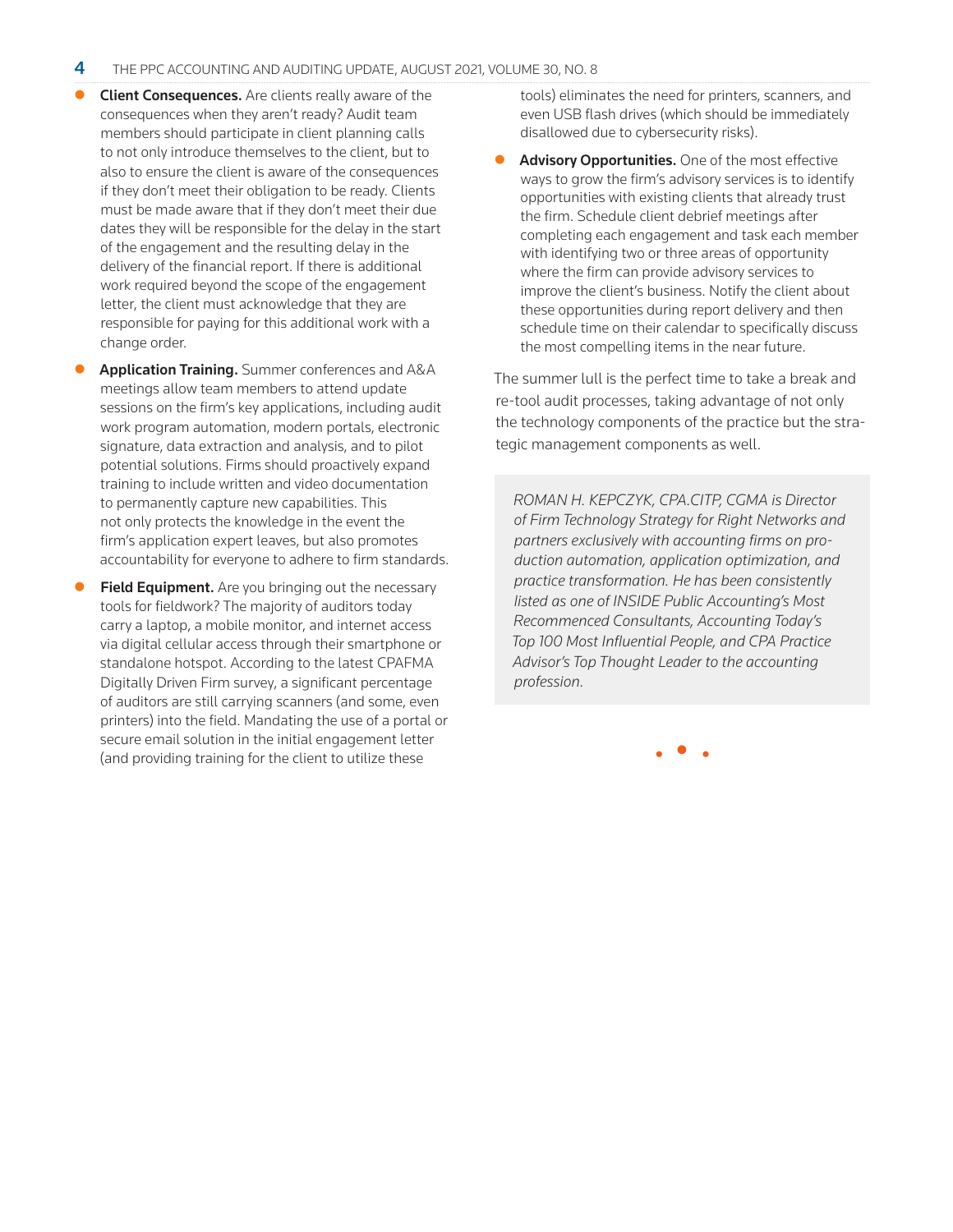#### Continued from page 2

Banking. Failures to—

- Comply with independence rules.
- Include all required elements in reports on internal controls.
- Disclose loan servicing fees, allowance for loan losses and impaired loans.

### Practical Consideration:

The full text of the *Examples of Matters in Peer Reviews, Engagements with Year-Ends between 1/1/2019 and 4/1/2020* document can be downloaded from the AICPA's website at **[www.aicpa.](https://www.aicpa.org/content/dam/aicpa/interestareas/peerreview/community/peerreviewers/downloadabledocuments/matters-in-pr.pdf)** [org/content/dam/aicpa/interestareas/peer](https://www.aicpa.org/content/dam/aicpa/interestareas/peerreview/community/peerreviewers/downloadabledocuments/matters-in-pr.pdf)[review/community/peerreviewers/download](https://www.aicpa.org/content/dam/aicpa/interestareas/peerreview/community/peerreviewers/downloadabledocuments/matters-in-pr.pdf)[abledocuments/matters-in-pr.pdf](https://www.aicpa.org/content/dam/aicpa/interestareas/peerreview/community/peerreviewers/downloadabledocuments/matters-in-pr.pdf).

• • •

FASB Clarifies Accounting for Modifications or Exchanges of Equityclassified Written Call **Options** 

FASB issued ASU 2021-04, *Issuer's Accounting for Certain Modifications or Exchanges of Freestanding Equity-Classified Written Call Options—a consensus of the FASB Emerging Issues Task Force*, in May 2021. It addresses stakeholder concerns and provides specific accounting guidance to reduce diversity in practice in accounting for modifications or exchanges of instruments, like warrants, that continue to be classified as equity after a modification or exchange transaction.

The amendments apply to all entities that issue freestanding written call options classified as equity and that remain equity-classified after they are modified or exchanged. The amendments don't affect the accounting for freestanding call options by the holder or the modifications or exchanges of financial instruments in the scope of other topics.

The modification of the terms or conditions or an exchange of a freestanding written call option that is equity-classified and remains equity-classified after its modification or exchange should be treated as an exchange of the original instrument for a new instrument. The amendments apply whether a modification is executed by amending an existing instrument or replacing it with a new one. The ASU provides a principles-based framework and indicates all relevant circumstances of the transaction should be considered to determine whether it's related to a financing or other arrangement and whether it falls within the scope of another topic. If ASU 2021-04 applies, the transaction is recognized in the same manner as if cash had been paid, as follows:

- In a financing transaction to raise equity, equity issuance cost should be recognized under Topic 340, *Other Assets and Deferred Costs*. An example would be the reduction of the exercise price of warrants for a period of time to induce the holders to exercise them.
- In a financing transaction to issue or modify debt, the debt issuance cost or debt discount should be recognized under Topic 470, *Debt*, and Topic 835, *Interest*.
- If the transaction includes both debt and equity financing, the modification effect should be allocated to the respective elements.
- In a transaction to compensate for transferring goods or services, the cost should be recognized under Topic 718, *Stock Compensation*. An example would be the reduction of the exercise price of warrants as consideration for services received from the holder of the warrants. However, the amendments don't apply to modifications or exchanges to compensate grantees in a share-based payment arrangement.
- In other transactions not related to financings or compensation, the cost (change in fair value) should be recognized as a dividend. An example would be extending the term of outstanding warrants held by a nonemployee investor where there are no other contemporaneous transactions involved.
- For entities that present earnings per share under Topic 260, where modifications or exchanges of freestanding equity-classified written call options are recognized as dividends, the dividends are adjustments to net income or net loss available to common stockholders when calculating basic earnings per share.

If the modification or exchange is part of, or directly related to, a modification or exchange of an existing debt instrument or line-of-credit or revolving debt arrangement, the effect of the modification or exchange should be measured as the difference between the fair value of the modified or exchanged option and the fair